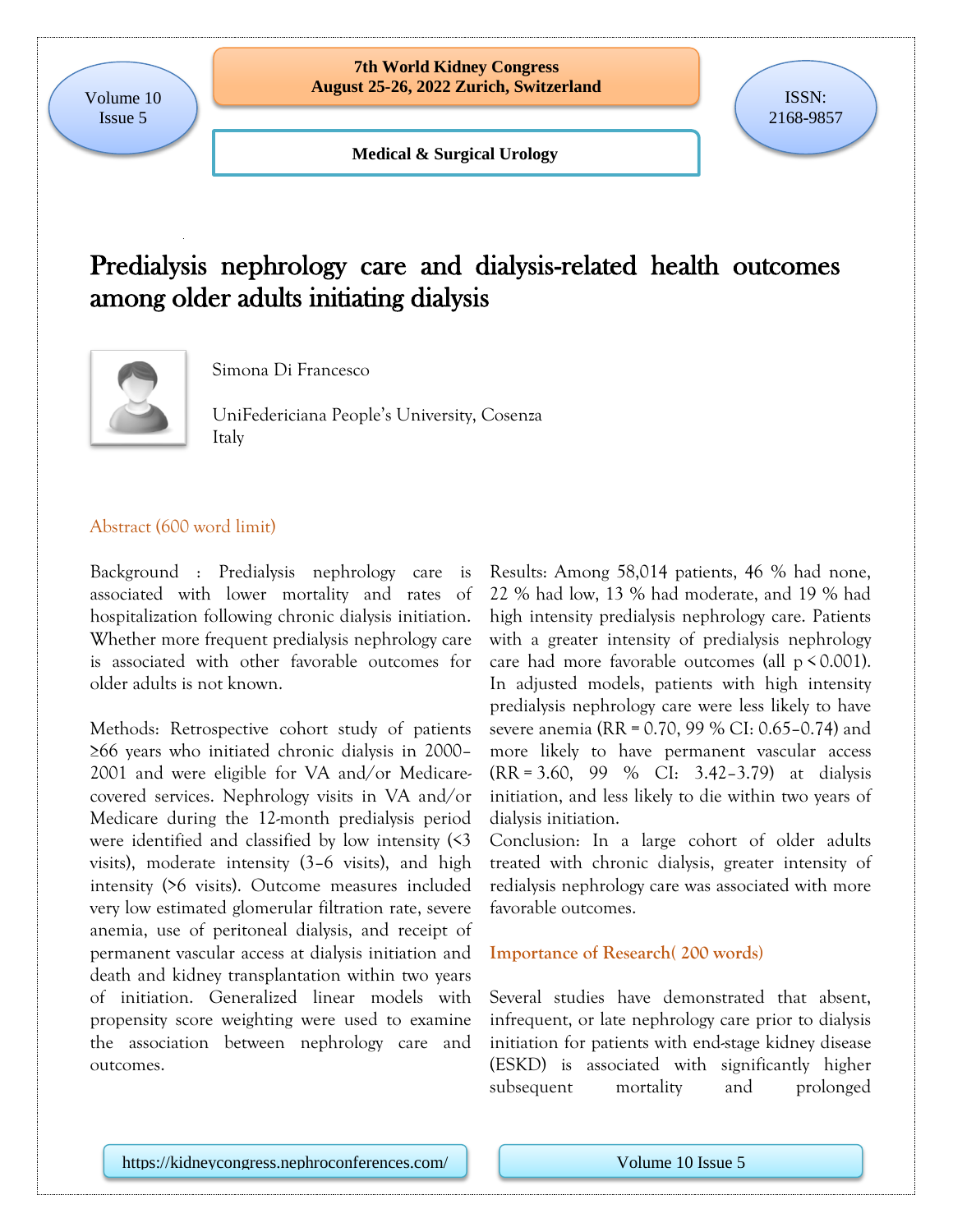Volume 10 Issue 5

### **7th World Kidney Congress August 25-26, 2022 Zurich, Switzerland** ISSN:

# 2168-9857

### **Medical & Surgical Urology**

hospitalizations. Among prior studies that included older adults, neither the frequency of predialysis nephrology care obtained nor detailed information about a variety of clinical outcomes was reported. We conducted a retrospective cohort study of dialysis-related health outcomes at the time of dialysis initiation and during the two-year period afterwards among older adults who initiated chronic dialysis between January 1, 2000 and December 31, 2001 from our previously reported cohort . Episodes of outpatient nephrology care as well as other utilization (e.g., primary care, hospitalizations) during the predialysis period were identified using both the Medicare Carrier files and VA administrative data. Patients who received a greater intensity of predialysis nephrology care had a higher prevalence of permanent vascular access (both fistula and graft) and a lower prevalence of severe anemia and very low eGFR at the time of dialysis initiation.

#### **Biography: (200 words)**

I am Dr. Simona Di Francesco, Director and Founder, UniFedericiana People's University, Cosenza, Italy. Graduated of University G. D'Annunzio Chieti-Pescara, School of Medicine and Surgery, Italy. I passed post graduate from University G. D'Annunzio Chieti-Pescara, Italy. I completed my PhD in Clinical and Experimental Medicine and Surgery (CEMS), School of Advanced Studies, Department of Medicine and Aging. University G. D'Annunzio Chieti-Pescara . I have been done research on Curriculum Metabolism and Vascular Damage and my Title of Research was Metabolic Alterations and Vascular Damage in Prostate Cancer.





Federiciana Università Popolare is a Cultural Institute associated since 10.06.2017 with the National Confederation of Italian Popular Universities (Cnupi), associated with the European Bureau of Adult Education, with recognition of legal personality by the Ministry of University and Research Scientific and Technological, registered in the National Registry of Research Institutes Some courses of the Federiciana Università Popolare have a limited number and require a compulsory entrance test. The Federiciana Università Popolare carries out updating and advanced training activities for the Health Professions , supporting and extending in a targeted way the knowledge acquired in the study paths already completed, also in the field of Integrated Medicine and Biophysics, Energy Medicine, Psychosomatic and Quantum, on the preventive strategies of menopause, on psychological and sexual well-being, on nutrition and dietary disorders between obesity and psychiatric pathologies. It offers in-depth studies on law, morality and bioethics related to biological research and medicine.

### **Recent Publications (15 to 20)**

1. Chan MR, Dall AT, Fletcher KE, Lu N,